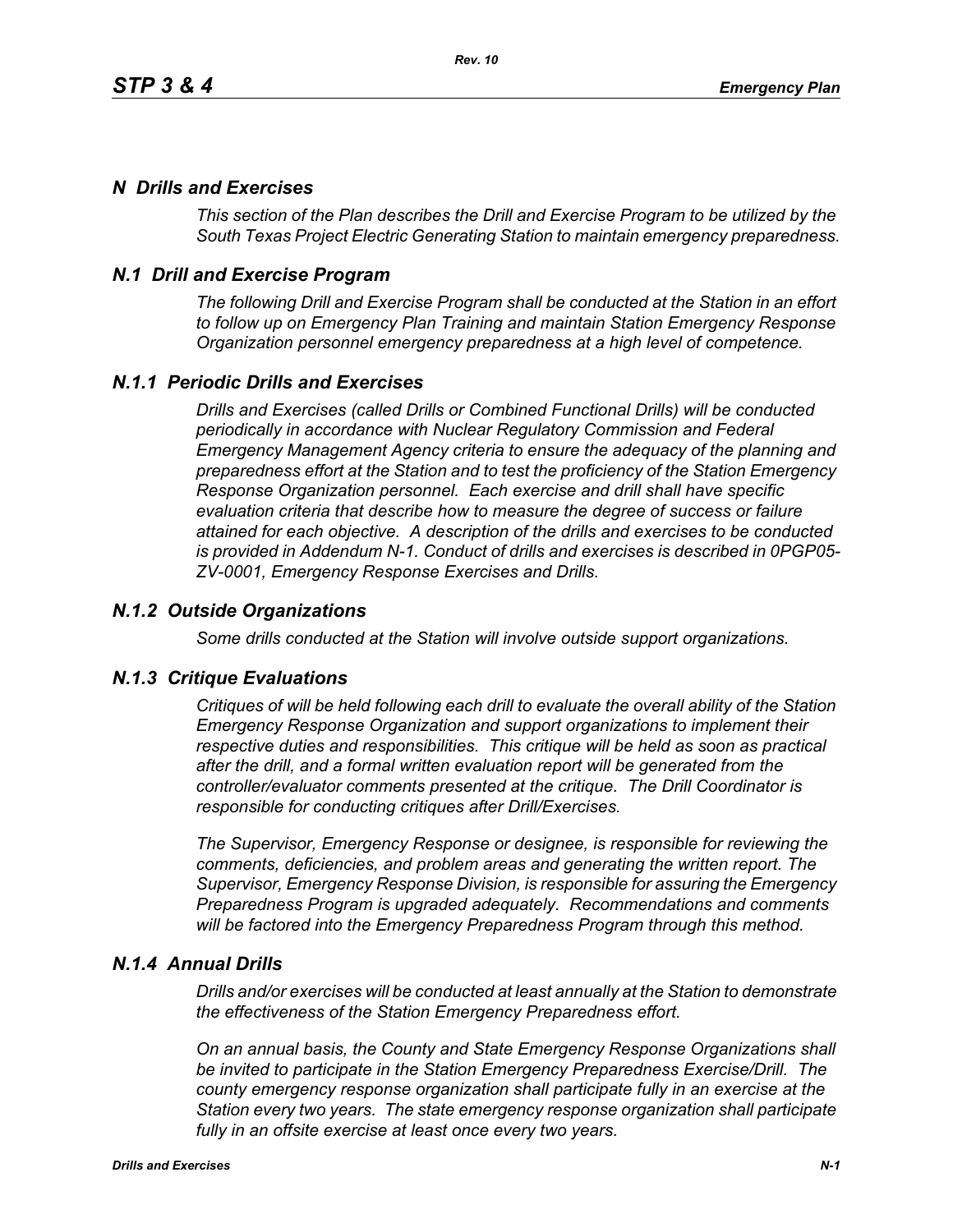*A full participation exercise will include mobilization of the state and county emergency management organizations and their resources in keeping with the accident scenarios. Involvement by the support organizations will be as appropriate to the exercise objectives.* 

*The ingestion exposure pathway measures shall be exercised by the state emergency response organization as a minimum every six (6) years. An off hours and an unannounced drill/exercise shall be performed at least once every six (6) years. Federal Emergency Management Agency objectives for the state and county emergency management organizations shall be exercised as required.*

*Drills will be held to demonstrate the abilities of the Station Emergency Response Organization to respond in different weather conditions. Drills should therefore be held in good or bad weather providing no life threatening situations occur.*

#### *N.2 Scenario Development*

*Scenarios for drills/exercises will be developed under the direction of the Supervisor, Emergency Response or designee.* 

#### *N.2.1 Specific Objectives*

*Input from cognizant Station groups, State, and County authorities are required to define the specific objectives to be met during the drill/exercise.*

#### *N.2.2 Scenario Composition*

*Scenarios should include, but not be limited to:*

- *Basic objectives,*
- *Support organization(s) involved,*
- *Chronological flow of initiating data,*
- *Time schedule of real and simulated actions,*
- *Summarizing narrative of appropriate response actions, and*
- *A listing of official evaluators and controllers.*

*Scenarios governing the exercise will be varied each year, and confidentiality will be maintained on the scenario. The variation to the scenarios will allow all significant provisions in the Plan to be fully exercised. Provisions exist to allow exercises to be conducted during the off-hours at a minimum of once every eight years.*

*The scenario preparation should include identifying the Control Room alarms, alarm sequences, and specific instrumentation readings throughout the drill.*

*Only officials of the Federal, State, and County support authorities involved in scenario development and approved Station controllers and evaluators will share advanced*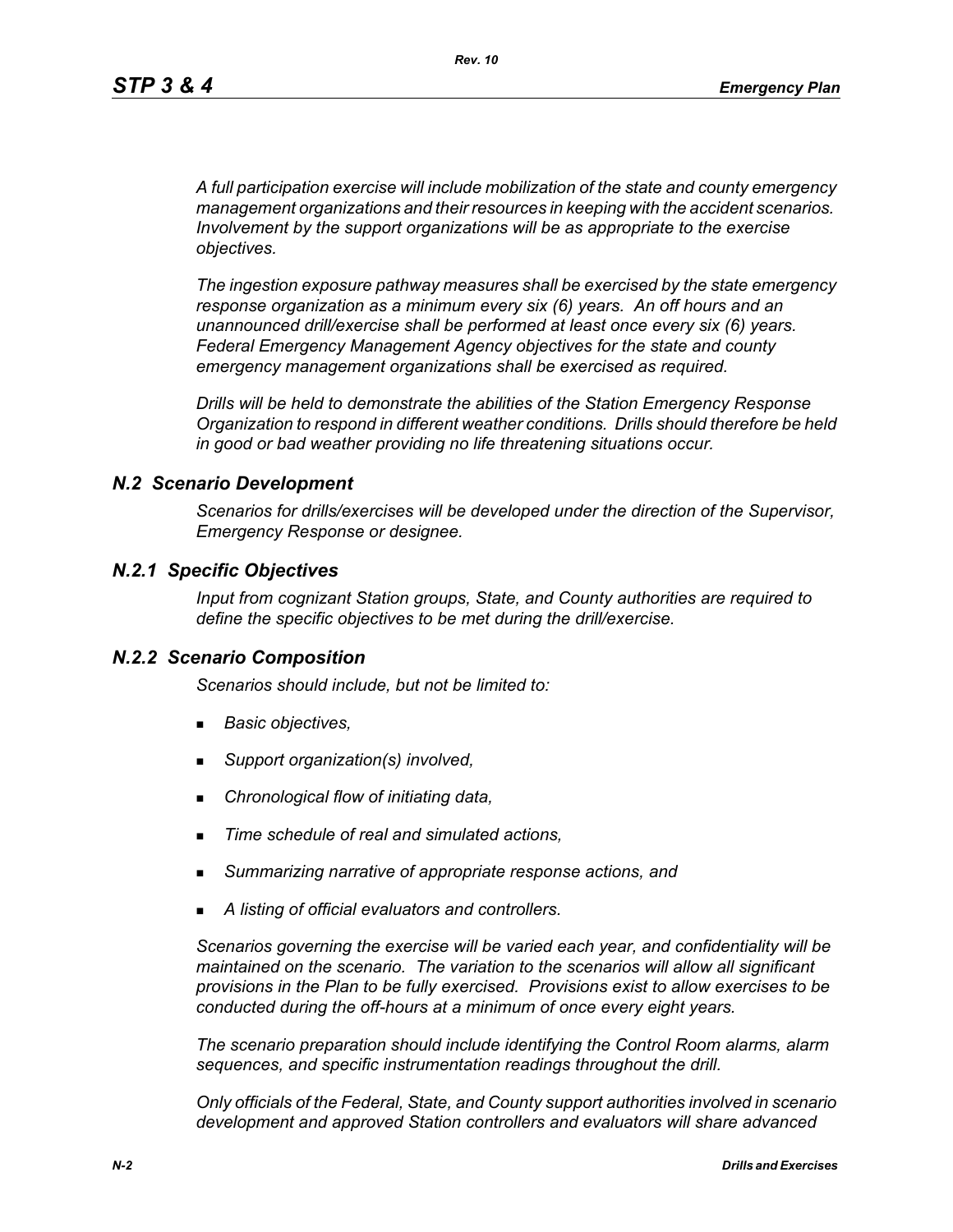*knowledge of the scenario. Limiting the knowledge of the scenario allows for effective controllers' participation and evaluator judgment without significant compromise of scenario or drill confidentiality. This allows for significant free play during the drills by the participants. A description of the arrangements for the advance materials to be provided to official observers and participation in the evaluation critique is provided in 0PGP05-ZV-0001, Emergency Response Exercises and Drills.*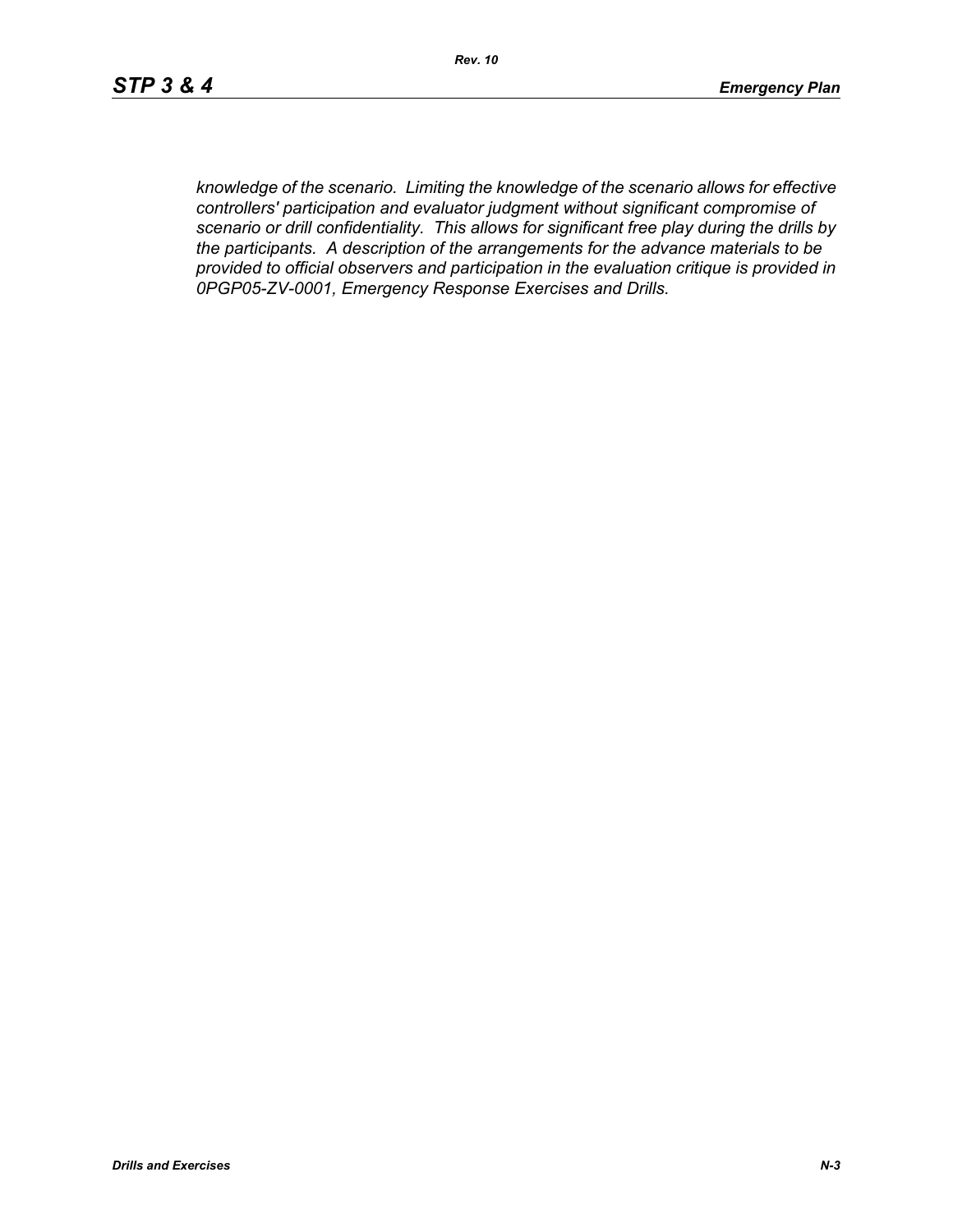## *Addendum N-1 Drills and Exercises Page 1 of 2*

- *1.0 Drills and exercises (called Drills, Combined Functional Drills, Dress Rehearsals, Evaluated or Graded Exercises) will be conducted periodically, in accordance with the criteria of NUREG-0654/FEMA-REP-1, Rev. 1 to ensure the adequacy of planning and preparedness and the proficiency of the Emergency Response Organizations to react to an actual situation in the Station. All drills shall be supervised and evaluated by a Drill Coordinator qualified to Station standards.*
- *2.0 Critiques of drills will be held and recommendations and comments will be factored into the preparedness program. Drills conducted at the Station may involve outside support organizations.*
- *3.0 COMMUNICATION TESTS Communication tests with State and local governments within the Plume Exposure Pathway Emergency Planning Zone will be conducted monthly. Communications with Federal emergency response organizations and State within the ingestion pathway will be tested on a quarterly basis. Communications between the nuclear facility, State and County emergency response facilities, and field assessment teams shall be tested annually. Communications tests shall also include the aspect of understanding the content of messages.*
- *4.0 FIRE DRILLS Fire drills shall be conducted in accordance with Station Final Safety Analysis Reports 9.5.1.6 (Unit 1/2), 9A(Unit 3/4) Fire Hazard Analysis Report 4.1 and 4.2 (Units 1 and 2), and Title 10 Code of Federal Regulations Part 50 Appendix R. sec. I.3 to demonstrate fire-fighting readiness of assigned personnel (as applicable).*
- *5.0 MEDICAL EMERGENCY DRILLS A medical emergency drill involving a simulated contaminated individual that contains provisions for participation by the local support services as indicated in Section B of this Plan shall be conducted annually. The offsite portions of the medical drill may be performed as part of the required annual exercise at the discretion of the Plant General Manager. Emergency medical drills shall test medical personnel and site personnel on handling of*  radiologically involved victims with respect to radiation monitoring, contamination control and *decontamination of the victim.*
- *6.0 RADIOLOGICAL MONITORING DRILLS Radiological Monitoring Drills shall be conducted at the Station annually. These drills shall provide for the monitoring of plant environs and radiological monitoring on site and offsite. These drills shall include collection and analysis of airborne activity, ground deposition surveys, and provide provisions for communications and record keeping. At*  least once every year collection and analysis will also include vegetation, soil and water. The State *drills may not always be conducted at the Station. These drills will demonstrate the ability to coordinate with and make appropriate recommendations to the Department of State Health Services.*
- *7.0 HEALTH PHYSICS DRILLS*
	- *7.1 Health Physics Drills shall be conducted semi-annually which involve response to and analysis of simulated elevated airborne and liquid samples and direct radiation measurements in the environment.*